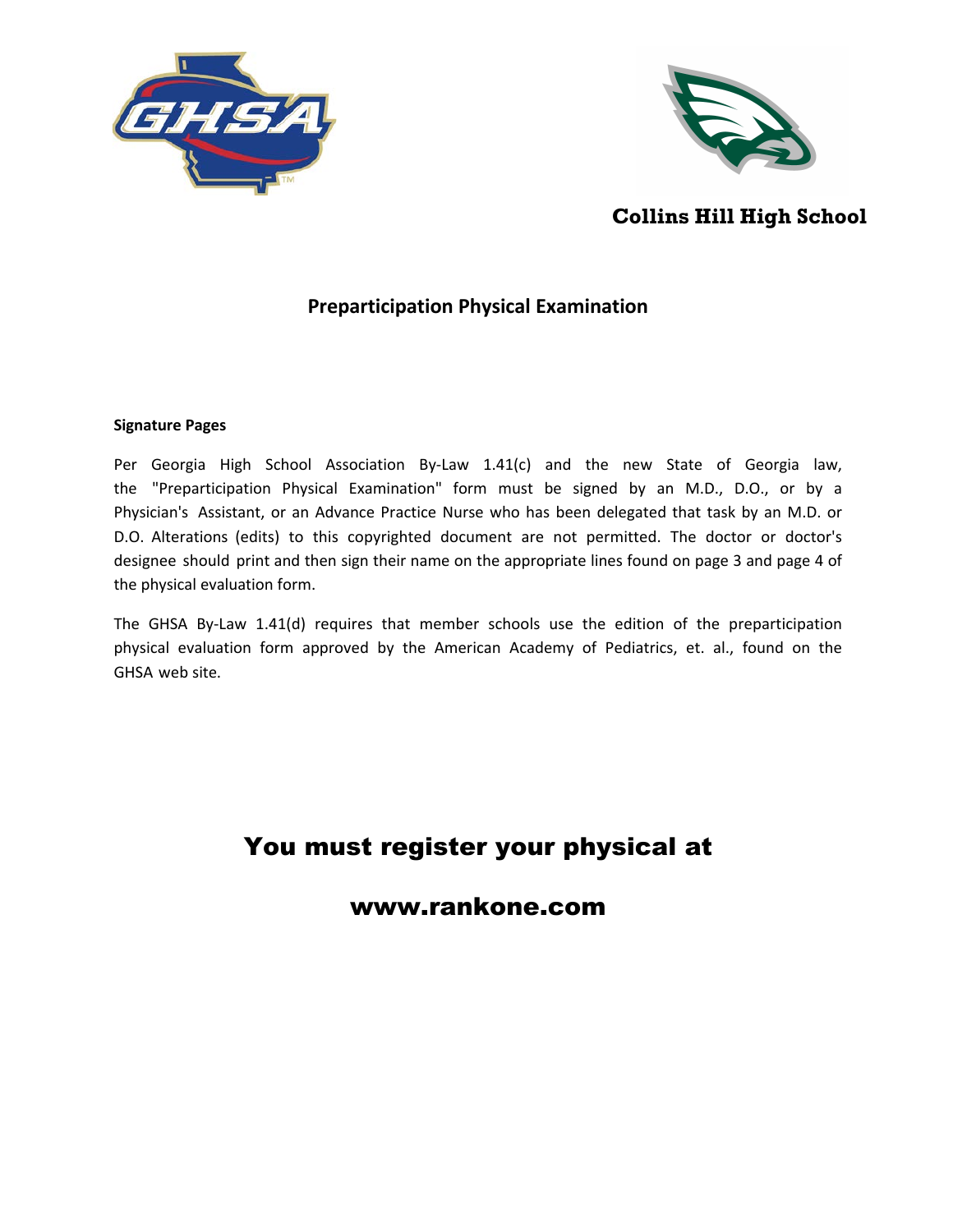## **E PREPARTICIPATION PHYSICAL EVALUATION**

**HISTORY FORM** *(Note: Thisform is to be filled out bythe patient and parent priorto seeing the physician. The physician shouldkeep thisform in the chart.)*

| Date of Exam.                                                                                                                                    |            |           |                                                                                                                                                                    |            |           |
|--------------------------------------------------------------------------------------------------------------------------------------------------|------------|-----------|--------------------------------------------------------------------------------------------------------------------------------------------------------------------|------------|-----------|
| Name                                                                                                                                             |            |           |                                                                                                                                                                    |            |           |
|                                                                                                                                                  |            |           |                                                                                                                                                                    |            |           |
|                                                                                                                                                  |            |           |                                                                                                                                                                    |            |           |
|                                                                                                                                                  |            |           | Medicines and Allergies: Please list all of the prescription and over-the-counter medicines and supplements (herbal and nutritional) that you are currently taking |            |           |
|                                                                                                                                                  |            |           |                                                                                                                                                                    |            |           |
|                                                                                                                                                  |            |           |                                                                                                                                                                    |            |           |
|                                                                                                                                                  |            |           |                                                                                                                                                                    |            |           |
| Do you have any allergies?<br>$\Box$ Yes $\Box$ No If yes, please identify specific allergy below.                                               |            |           |                                                                                                                                                                    |            |           |
| $\Box$ Pollens<br>$\Box$ Medicines                                                                                                               |            |           | $\Box$ Food<br>$\Box$ Stinging Insects                                                                                                                             |            |           |
|                                                                                                                                                  |            |           |                                                                                                                                                                    |            |           |
| Explain "Yes" answers below. Circle questions you don't know the answers to.                                                                     |            |           | <b>MEDICAL QUESTIONS</b>                                                                                                                                           |            |           |
| <b>GENERAL QUESTIONS</b>                                                                                                                         | <b>Yes</b> | <b>No</b> | 26. Do you cough, wheeze, or have difficulty breathing during or                                                                                                   | <b>Yes</b> | <b>No</b> |
| 1. Has a doctor ever denied or restricted your participation in sports for<br>any reason?                                                        |            |           | after exercise?                                                                                                                                                    |            |           |
| 2. Do you have any ongoing medical conditions? If so, please identify                                                                            |            |           | 27. Have you ever used an Inhaler or taken asthma medicine?                                                                                                        |            |           |
| below: □ Asthma □ Anemia □ Diabetes □ Infections                                                                                                 |            |           | 28. Is there anyone in your family who has asthma?                                                                                                                 |            |           |
| Other: $\qquad \qquad \qquad$                                                                                                                    |            |           | 29. Were you born without or are you missing a kidney, an eye, a testicle                                                                                          |            |           |
| 3. Have you ever spent the night in the hospital?                                                                                                |            |           | (males), your spleen, or any other organ?                                                                                                                          |            |           |
| 4. Have you ever had surgery?                                                                                                                    |            |           | 30. Do you have groin pain or a painful bulge or hernia in the groin area?                                                                                         |            |           |
| <b>HEART HEALTH QUESTIONS ABOUT YOU</b>                                                                                                          | <b>Yes</b> | <b>No</b> | 31. Have you had infectious mononucleosis (mono) within the last month?                                                                                            |            |           |
| 5. Have you ever passed out or nearly passed out DURING or<br><b>AFTER exercise?</b>                                                             |            |           | 32. Do you have any rashes, pressure sores, or other skin problems?                                                                                                |            |           |
| 6. Have you ever had discomfort, pain, tightness, or pressure in your                                                                            |            |           | 33. Have you had a herpes or MRSA skin infection?                                                                                                                  |            |           |
| chest during exercise?                                                                                                                           |            |           | 34. Have you ever had a head injury or concussion?<br>35. Have you ever had a hit or blow to the head that caused confusion.                                       |            |           |
| 7. Does your heart ever race or skip beats (irregular beats) during exercise?                                                                    |            |           | prolonged headache, or memory problems?                                                                                                                            |            |           |
| 8. Has a doctor ever told you that you have any heart problems? If so,                                                                           |            |           | 36. Do you have a history of seizure disorder?                                                                                                                     |            |           |
| check all that apply:<br>$\Box$ High blood pressure<br>$\Box$ A heart murmur                                                                     |            |           | 37. Do you have headaches with exercise?                                                                                                                           |            |           |
| $\Box$ High cholesterol<br>$\Box$ A heart infection                                                                                              |            |           | 38. Have you ever had numbness, tingling, or weakness in your arms or                                                                                              |            |           |
| $\Box$ Kawasaki disease<br>Other: $\_\_$                                                                                                         |            |           | legs after being hit or falling?                                                                                                                                   |            |           |
| 9. Has a doctor ever ordered a test for your heart? (For example, ECG/EKG,<br>echocardlogram)                                                    |            |           | 39. Have you ever been unable to move your arms or legs after being hit<br>or falling?                                                                             |            |           |
| 10. Do you get lightheaded or feel more short of breath than expected                                                                            |            |           | 40. Have you ever become ill while exercising in the heat?                                                                                                         |            |           |
| during exercise?                                                                                                                                 |            |           | 41. Do you get frequent muscle cramps when exercising?                                                                                                             |            |           |
| 11. Have you ever had an unexplained seizure?<br>12. Do you get more tired or short of breath more quickly than your friends                     |            |           | 42. Do you or someone in your family have sickle cell trait or disease?                                                                                            |            |           |
| during exercise?                                                                                                                                 |            |           | 43. Have you had any problems with your eyes or vision?                                                                                                            |            |           |
| <b>HEART HEALTH QUESTIONS ABOUT YOUR FAMILY</b>                                                                                                  | <b>Yes</b> | <b>No</b> | 44. Have you had any eye injuries?                                                                                                                                 |            |           |
| 13. Has any family member or relative died of heart problems or had an                                                                           |            |           | 45. Do you wear glasses or contact lenses?<br>46. Do you wear protective eyewear, such as goggles or a face shield?                                                |            |           |
| unexpected or unexplained sudden death before age 50 (including                                                                                  |            |           | 47. Do you worry about your weight?                                                                                                                                |            |           |
| drowning, unexplained car accident, or sudden infant death syndrome)?<br>14. Does anyone in your family have hypertrophic cardlomyopathy, Marfan |            |           | 48. Are you trying to or has anyone recommended that you gain or                                                                                                   |            |           |
| syndrome, arrhythmogenic right ventricular cardiomyopathy, long QT                                                                               |            |           | lose weight?                                                                                                                                                       |            |           |
| syndrome, short QT syndrome, Brugada syndrome, or catecholaminergic                                                                              |            |           | 49. Are you on a special diet or do you avoid certain types of foods?                                                                                              |            |           |
| polymorphic ventricular tachycardia?<br>15. Does anyone in your family have a heart problem, pacemaker, or                                       |            |           | 50. Have you ever had an eating disorder?                                                                                                                          |            |           |
| implanted defibrillator?                                                                                                                         |            |           | 51. Do you have any concerns that you would like to discuss with a doctor?                                                                                         |            |           |
| 16. Has anyone in your family had unexplained fainting, unexplained                                                                              |            |           | <b>FEMALES ONLY</b>                                                                                                                                                |            |           |
| seizures, or near drowning?                                                                                                                      |            |           | 52. Have you ever had a menstrual period?                                                                                                                          |            |           |
| <b>BONE ANO JOINT QUESTIONS</b>                                                                                                                  | <b>Yes</b> | <b>No</b> | 53. How old were you when you had your first menstrual period?                                                                                                     |            |           |
| 17. Have you ever had an injury to a bone, muscle, ligament, or tendon<br>that caused you to miss a practice or a game?                          |            |           | 54. How many periods have you had in the last 12 months?                                                                                                           |            |           |
| 18. Have you ever had any broken or fractured bones or dislocated joints?                                                                        |            |           | Explain "yes" answers here                                                                                                                                         |            |           |
| 19. Have you ever had an injury that required x-rays, MRI, CT scan,                                                                              |            |           |                                                                                                                                                                    |            |           |
| injections, therapy, a brace, a cast, or crutches?                                                                                               |            |           |                                                                                                                                                                    |            |           |
| 20. Have you ever had a stress fracture?                                                                                                         |            |           |                                                                                                                                                                    |            |           |
| 21. Have you ever been told that you have or have you had an x-ray for neck                                                                      |            |           |                                                                                                                                                                    |            |           |
| instability or atlantoaxial instability? (Down syndrome or dwarfism)                                                                             |            |           |                                                                                                                                                                    |            |           |
| 22. Do you regularly use a brace, orthotics, or other assistive device?                                                                          |            |           |                                                                                                                                                                    |            |           |
| 23. Do you have a bone, muscle, or joint injury that bothers you?                                                                                |            |           |                                                                                                                                                                    |            |           |
| 24. Do any of your joints become painful, swollen, feel warm, or look red?                                                                       |            |           |                                                                                                                                                                    |            |           |
| 25. Do you have any history of juvenile arthritis or connective tissue disease?                                                                  |            |           |                                                                                                                                                                    |            |           |

#### **I hereby state that, to the best of my knowledge, my answers to the above questions are complete and correct.**

**Signatureofathlete \_\_\_\_\_\_\_\_\_\_\_\_\_ \_ Signature of parent/guardian \_\_\_\_\_\_\_\_\_\_\_\_\_\_\_\_\_\_\_ \_ Date \_\_\_\_\_\_ \_** 

*©201 O American Academy of Family Physicians, American Academy of Pediatrics, American College of Sports Medicine, American Medical Society for Sports Medicine, American Orthopaedic*  Society for Sports Medicine, and American Osteopathic Academy of Sports Medicine. Pennission is granted to reprint for noncommercial, educationel purposes with acknowledgment. **HE0503 9-2681/0410**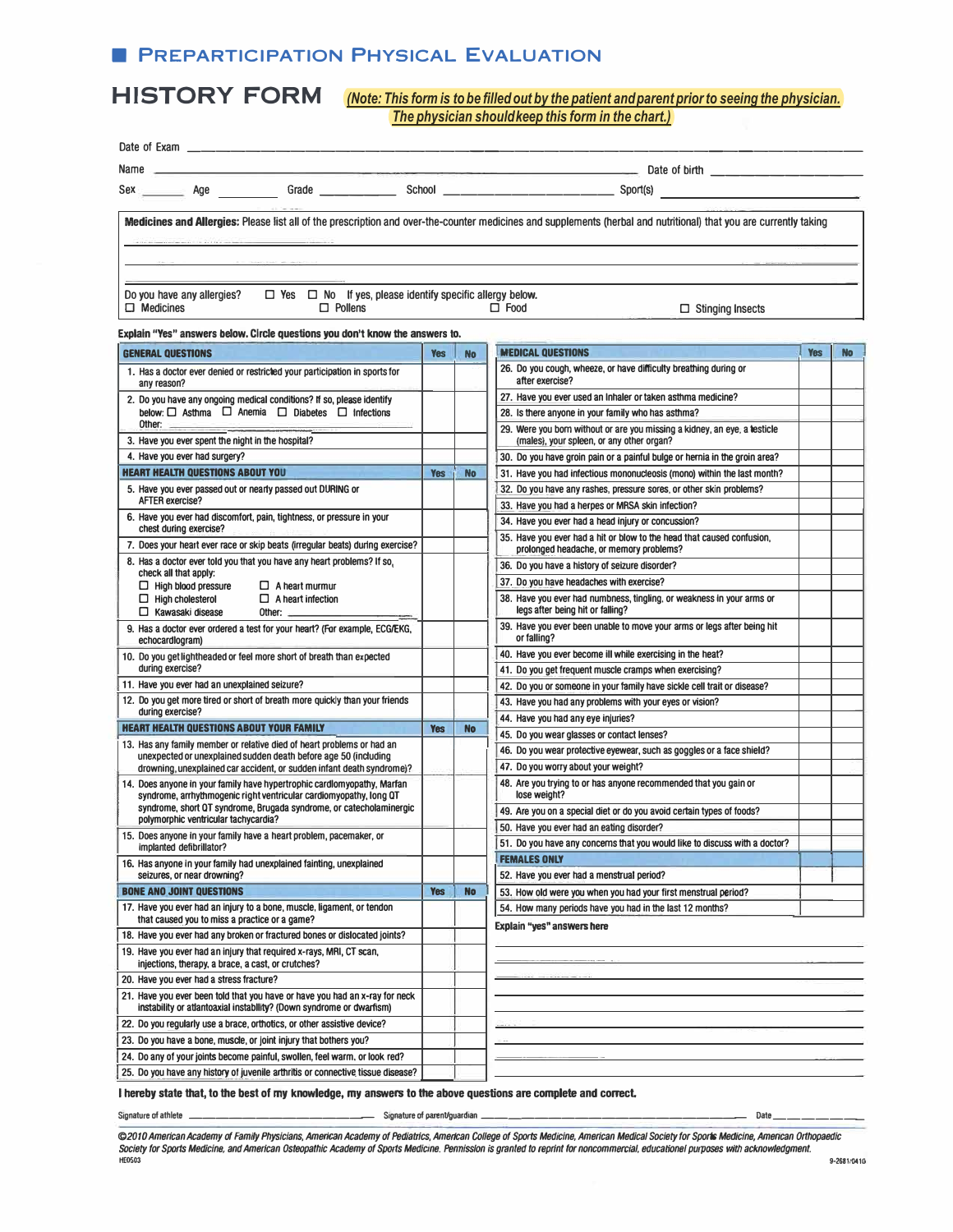## **■ PREPARTICIPATION PHYSICAL EVALUATION**

### ■ THE ATHLETE WITH SPECIAL NEEDS: SUPPLEMENTAL<br>HISTORY FORM (Note: This form is to be filled out by the patient and parent prior to **HISTORY FORM (Note: This form is to be filled out by the patient and parent prior to**

 **seeing the physician. The physician should keep this form in the chart.)**

| Date of Examers and the Date of Examers                                                                    |          |           |
|------------------------------------------------------------------------------------------------------------|----------|-----------|
| Name                                                                                                       |          |           |
|                                                                                                            | Sport(s) |           |
| 1. Type of disability                                                                                      |          |           |
| 2. Date of disability                                                                                      |          |           |
| 3. Classification (if available)                                                                           |          |           |
| 4. Cause of disability (birth, disease, accident/trauma, other)                                            |          |           |
| 5. List the sports you are interested in playing                                                           |          |           |
|                                                                                                            | Yes      | <b>No</b> |
| 6. Do you regularly use a brace, assistive device, or prosthetic?                                          |          |           |
| 7. Do you use any special brace or assistive device for sports?                                            |          |           |
| 8. Do you have any rashes, pressure sores, or any other skin problems?                                     |          |           |
| 9. Do you have a hearing loss? Do you use a hearing aid?                                                   |          |           |
| 10. Do you have a visual impairment?                                                                       |          |           |
| 11. Do you use any special devices for bowel or bladder function?                                          |          |           |
| 12. Do you have burning or discomfort when urinating?                                                      |          |           |
| 13. Have you had autonomic dysreflexia?                                                                    |          |           |
| 14. Have you ever been diagnosed with a heat-related (hyperthermia) or cold-related (hypothermia) illness? |          |           |
| 15. Do you have muscle spasticity?                                                                         |          |           |
| 16. Do you have frequent seizures that cannot be controlled by medication?                                 |          |           |

Explain **"yes" answers** here

#### Please indicate if you have ever had any of the following.

|                                               | <b>Yes</b> | <b>No</b> |
|-----------------------------------------------|------------|-----------|
| Atlantoaxial instability                      |            |           |
| X-ray evaluation for atlantoaxial instability |            |           |
| Dislocated joints (more than one)             |            |           |
| <b>Easy bleeding</b>                          |            |           |
| Enlarged spleen                               |            |           |
| <b>Hepatitis</b>                              |            |           |
| Osteopenia or osteoporosis                    |            |           |
| Difficulty controlling bowel                  |            |           |
| Difficulty controlling bladder                |            |           |
| Numbness or tingling in arms or hands         |            |           |
| Numbness or tingling in legs or feet          |            |           |
| Weakness in arms or hands                     |            |           |
| Weakness in legs or feet                      |            |           |
| Recent change in coordination                 |            |           |
| Recent change in ability to walk              |            |           |
| Spina bifida                                  |            |           |
| <b>Latex allergy</b>                          |            |           |

#### **Explain ''yes" answers here**

#### I hereby state that, to the best of my knowledge, my answers to the above questions are complete and correct.

**Signature of athlete \_\_\_\_\_\_\_\_\_\_\_\_ \_ Signatureof parenVguardian \_\_\_\_\_\_\_\_\_\_\_\_\_\_\_\_\_ \_** Date \_\_\_\_\_\_ \_

©2010 American Academy of Famlly Physicians, American Academy of Pediatrics, American College of Sports Medicine, American Medical Society for Sports Medicine. American Orthopaedic Society for Sports Medicine, and American Osteopathic Academy of Sports Medicine. Permission is granted to reprint for noncommercial, educational purposes with acknowledgment.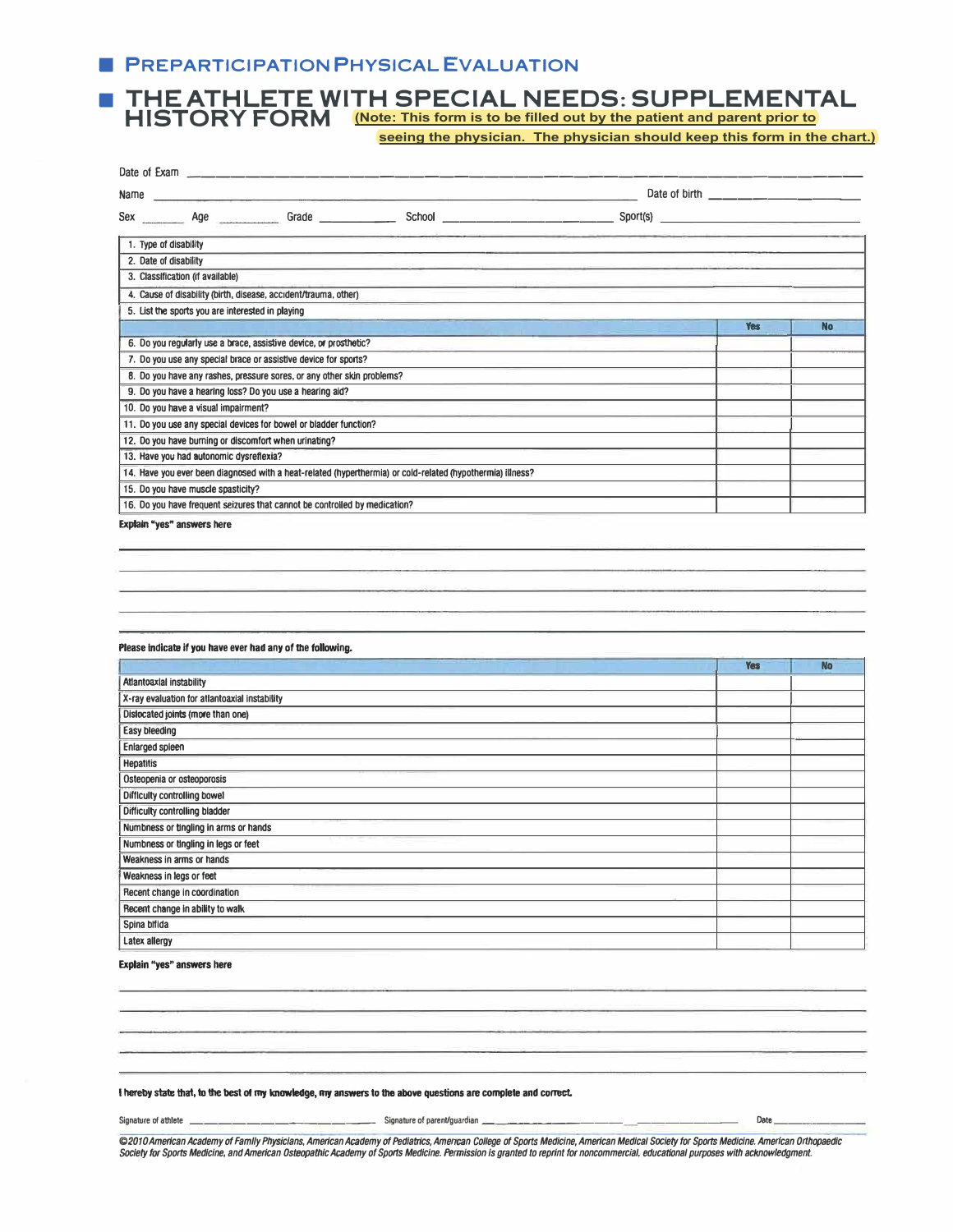## ■ **PHYSICAL EXAMINATION FORM - UPLOAD TO RANKONE AS PAGE 1**

Date of birth

#### Name

#### **PHYSICIAN REMINDERS**

1. Consider additional questions on more sensitive issues

- Do you feel stressed out or under a lot of pressure?
- Do you ever feel sad, hopeless, depressed, or anxious?
- Do you feel safe at your home or residence?
- Have you ever tried cigarettes. chewing tobacco. snuff, or dip?
- During the past 30 days, did you use chewing tobacco, snuff. or dip?
- Do you drink alcohol or use any other drugs?
- Have you ever taken anabolic steroids or used any other performance supplement?
- Have you ever taken any supplements to help you gain or lose weight or improve your performance?
- Do you wear a seat belt, use a helmet, and use condoms?
- 2. Consider reviewing questions on cardiovascular symptoms (questions **5--14),**

**EXAMINATION** Height D Male D Female BP *I* **(** *I* **)** Pulse Vision R 20/ **MEDICAL Annearance** • Marfan stigmata (kyphoscoliosis, high-arched palate, pectus excavatum, arachnodactyly, arm span > height, hypenaxily, myopia, MVP, aortic Insufficiency) Eyes/ears/nose/throat • Pupils equal • Hearing Lymph nodes Heart• • Murmurs (auscultation standing, supine, +/- Valsalva) • Location of point of maximal impulse (PMI) Pulses • Simultaneous femoral and radial pulses Lungs Abdomen Genitourinary (males only)' Skin • HSV. lesions suggestive of MRSA, tinea corporls Neurologic' **MUSCULOSKELETAL**  Neck **Back** Shoulder/arm Elbow/forearm Wrist/hand/fingers Hip/thigh **Knee**  Leg/ankle Foot/toes **Functional** • Duck-walk. single leg hop **NORMAL**  L20/ Corrected  $\Box$  Y  $\Box$  N **ABNORMAL RNDINGS** 

**•Consider ECG, echocardiogram, and referral to cardiology tor abnormal cardiac history or exam.** 

**"Consider GU exam if in private setting. Having third party present is recommended. 'Consider cognitive evaluation or baseline neuropsychiatric testing if a history of significant concussion.** 

□ Cleared for all sports without restriction

|                    | $\Box$ Cleared for all sports without restriction with recommendations for further evaluation or treatment for       |
|--------------------|----------------------------------------------------------------------------------------------------------------------|
| $\Box$ Not cleared | Application of the State Process and the contract of the contract of the contract of the contract of the contract of |
|                    | $\Box$ Pending further evaluation                                                                                    |
|                    | $\Box$ For any sports                                                                                                |
|                    | $\Box$ For certain sports                                                                                            |
|                    | Reason<br>the company of the company of the company of                                                               |
| Recommendations    |                                                                                                                      |
|                    |                                                                                                                      |

I have examined the above-named student and completed the preparticipation physical evaluation. The athlete does not present apparent clinical contraindications to practice and participate in the sport(s) as outlined above. A copy of the physical exam is on record in my office and can be made available to the school at the request of the parents. If conditions **arise after the athlete has been cleared** for **participation, the physician** may **rescind the dearance** until the **problem is resolved and the potential consequences are completely explained** to **the athlete (and parents/guardians).** 

| Name of physician (print/type) | Date     |
|--------------------------------|----------|
| Address                        | Phone    |
| Signature of physician         | MD or DO |

*©201 O American Academy of Family Physicians, American Academy of Pediatrics. American College of Sports Medicine, American Medical Society for Sports Medicine, American Orthopaedic*  Society for Sports Medicine, and American Osteopathic Academy of Sports Medicine. Permission is granted to reprint for noncommercial, educational purposes with acknowledgment.<br>**HEG**503 **HE0503 9-2681/0410**